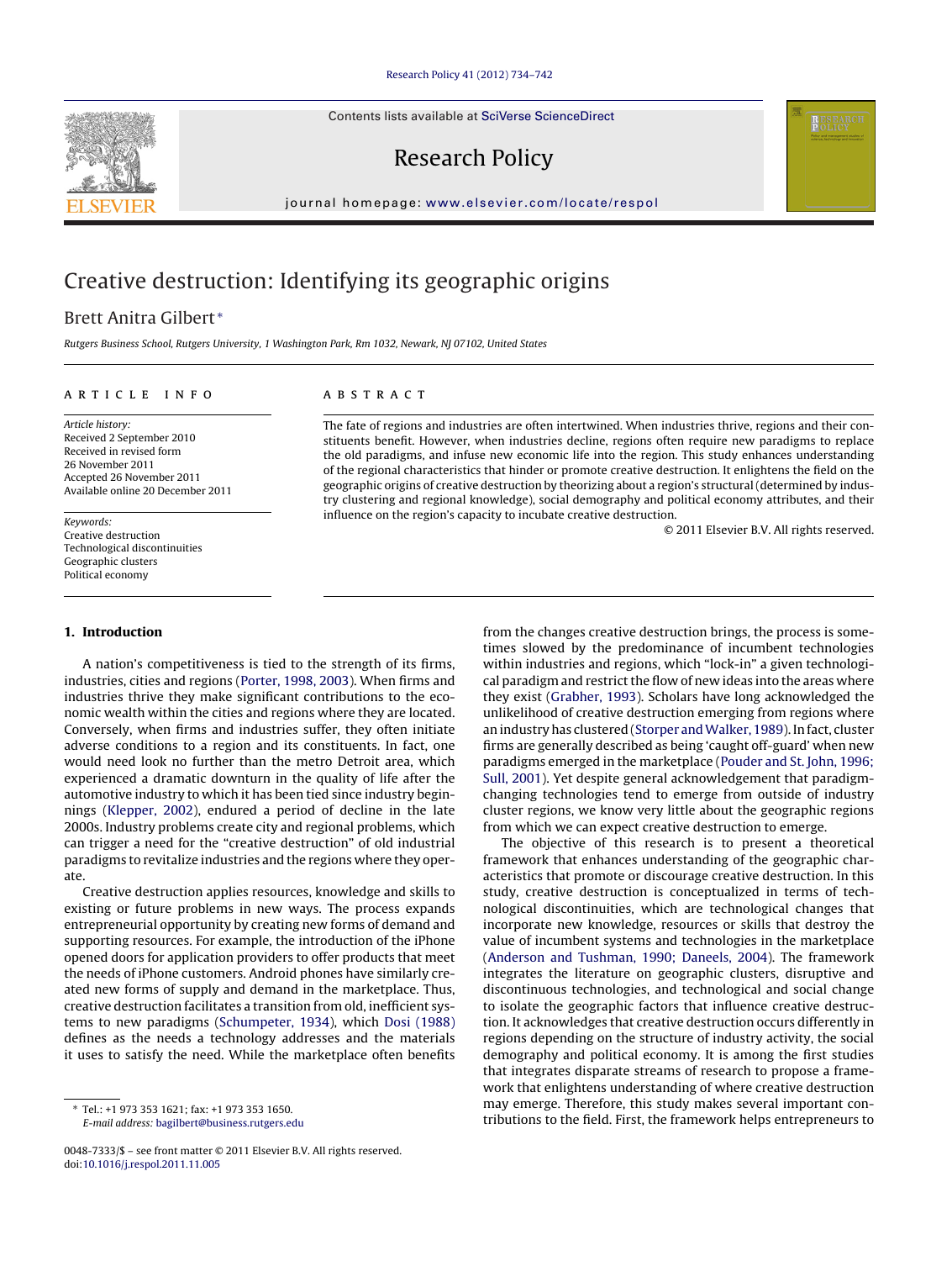understand the extent to which a region will have the capacity to incubate creative destruction. It also aids regional policy officials in their efforts to exercise strategic management over industrial activities in their regions. Second, as many cities have initiated activities to begin a transition to new socio-technical paradigms ([Hodson](#page--1-0) [and](#page--1-0) [Marvin,](#page--1-0) [2010\),](#page--1-0) this research is well-timed to provide insights that aid those who are fostering the transitions. Last, to scholars of economic geography, entrepreneurship and strategic management, this framework adds new perspectives with respect to how to conceptualize and examine regions and their potential for creative destruction.

#### **2. Forms of creative destruction**

Creative destruction emerges in different ways and affects a firm's operations at different levels. Competence-enhancing creative destruction generates technologies that build on the knowledge and competencies that incumbents already have and combines the current and emergent knowledge to improve the performance of existing technologies and systems [\(Anderson](#page--1-0) [and](#page--1-0) [Tushman,](#page--1-0) [1990\).](#page--1-0) Historically, competence-enhancing technologies have been introduced by incumbents who were either already competing in the industry ([Rothaermel](#page--1-0) [and](#page--1-0) [Hill,](#page--1-0) [2005;](#page--1-0) [Tripsas,](#page--1-0) [1997\),](#page--1-0) or capable of leveraging their existing competencies when entering a new market ([Mitchell,](#page--1-0) [1989\).](#page--1-0) For example, [Glasmeier](#page--1-0) [\(1991\)](#page--1-0) describes three discontinuities that occurred in the Swiss watch industry. The innovations changed the internal operation of watches from mechanical – to electric – and then to quartz. In some cases, incumbents had difficulties adjusting to the new technologies. However, with each discontinuity except one, only the internal operation of the watch changed. Its functionality to customers was largely the same. While each discontinuity shifted the locus of power within the global industry to different nations, it was the incumbents in the nations who were often responsible for leading the technological change.<sup>1</sup>

Incumbent firms pursue competence-enhancing technologies because they invest considerable amounts of time, financial and research resources into strengthening their competencies in the incumbent technologies. Moreover, their ties to customers, suppliers and complementary product providers who are invested in the dominant design, motivates the focus of R&D activities toward identifying the next generation technologies for existing products ([Christensen,](#page--1-0) [2003;](#page--1-0) [Tripsas,](#page--1-0) [1997\).](#page--1-0) This focus directs their attention toward solving the problems suppressing the performance of existing technologies, rather than searching for alternative solutions to the technologies [\(Cyert](#page--1-0) [and](#page--1-0) [March,](#page--1-0) [1963;](#page--1-0) [Grant,](#page--1-0) [1996;](#page--1-0) [Jenkins](#page--1-0) [and](#page--1-0) [Floyd,](#page--1-0) [2001\).](#page--1-0) Ultimately, competence-enhancing technologies allow incumbents to retain some value in prior investments and reduce the extent of change for actors within the value chain.

Competence-destroying technologies, on the other hand, are technologies that draw on fundamentally different knowledge and resources in their construction ([Anderson](#page--1-0) [and](#page--1-0) [Tushman,](#page--1-0) [1990\).](#page--1-0) In many cases, these technologies are introduced by new entrants to an industry, because these firms are unencumbered by the established practices and relationships with customers or suppliers that constrain incumbent firm's motivation to pursue radically different technologies [\(Christensen,](#page--1-0) [2003\).](#page--1-0) [Rothaermel](#page--1-0) [and](#page--1-0) [Hill](#page--1-0) [\(2005:](#page--1-0) [58\)](#page--1-0) describe biotechnology as a competence-destroying technology because it represented a "radically different scientific paradigm for discovering and developing new drugs". Prior to its introduction, pharmaceutical firms used chemical screening to discover and produce drugs. However, biotechnology made it possible to achieve scale with these processes at significantly reduced costs. Competence-destroying technologies have also been introduced through partnerships between incumbents and new ventures [\(Anderson](#page--1-0) [and](#page--1-0) [Tushman,](#page--1-0) [1990;](#page--1-0) [Rothaermel](#page--1-0) [and](#page--1-0) [Hill,](#page--1-0) [2005\),](#page--1-0) but new ventures have remained important conduits in the process.

New technological trajectories have changed products, firms and systems ([Jenkins](#page--1-0) [and](#page--1-0) [Floyd,](#page--1-0) [2001\).](#page--1-0) A product is comprised of components, which are a "physically distinct portion of the product that embodies a core design concept" [\(Henderson](#page--1-0) [and](#page--1-0) [Clark,](#page--1-0) [1990:](#page--1-0) 11). Examples of components in a product include the materials that are used to construct a product [\(Funk,](#page--1-0) [2008\),](#page--1-0) and the competences that are required to utilize the resources in meaningful ways ([Ehrnberg,](#page--1-0) [1995\).](#page--1-0) Once a dominant design is established, components are often combined in unique ways into an architecture or system that links them together in a product. The products then stabilize, with little variation to the components or underlying concepts across models [\(Afuah](#page--1-0) [and](#page--1-0) [Utterback,](#page--1-0) [1997\).](#page--1-0) Any changes to the component and system of a product necessitate changes to linkages that connect them ([Henderson](#page--1-0) [and](#page--1-0) [Clark,](#page--1-0) [1990\).](#page--1-0)

The different materials used in the production of a given product also change the rate at which innovation occurs ([Funk,](#page--1-0) [2008\).](#page--1-0) [Funk](#page--1-0) [\(2008\)](#page--1-0) argued that different needs of customer markets change the product requirements and necessitate the use of different types of components to achieve those objectives. While changes in components initiate changes at the system and product levels ([Bonaccorsi](#page--1-0) et [al.,](#page--1-0) [2005\),](#page--1-0) creative destruction ultimately emerges when the system that connects the components are reconfigured to create new classes of products or new ways of doing existing tasks. Therefore, our theorizing conceptualizes creative destruction at the system level which opens new possibilities and ultimately drives changes at the product level, where new product classes are created and customers are affected. Moreover, as it is generally the emergence of a new product class that threatens incumbents through creative destruction [\(Christensen,](#page--1-0) [2003;](#page--1-0) [Glasmeier,](#page--1-0) [1991\),](#page--1-0) the focus here is on creative destruction that results in the substitution of an old product for a new class in an existing industry, or the creation of entirely new industries [\(Ehrnberg,](#page--1-0) [1995\).](#page--1-0)

#### **3. Regional characteristics and implications for creative destruction**

The regional characteristics that influence creative destruction largely depend on the characteristics of firms that operate within the region. Regional firms and their corresponding industries determine a region's technical capacity ([Tallman](#page--1-0) et [al.,](#page--1-0) [2004\).](#page--1-0) When high concentrations of firms from the same industry exist within a geographic region, the industry is considered clustered within the region. A geographic cluster is defined as the geographic concentration of a focal industry, its customers, suppliers and support agencies that support the industry [\(Porter,](#page--1-0) [1998\).](#page--1-0) These regions have grown in prominence due to the innovative success of exemplars such as Silicon Valley in California, Route 128 in Boston and the Research Triangle connecting the Raleigh, Durham and Chapel Hill, NC areas. In fact, cluster regions are pervasive across the U.S. and around the world [\(Bresnahan](#page--1-0) et [al.,](#page--1-0) [2001\).](#page--1-0)

Research shows that cluster firms have outperformed other firms [\(Klepper](#page--1-0) [and](#page--1-0) [Simons,](#page--1-0) [2000a\),](#page--1-0) by introducing more novel [\(Audretsch](#page--1-0) et [al.,](#page--1-0) [1998\)](#page--1-0) and new products to the market ([Deeds](#page--1-0) et [al.,](#page--1-0) [1997\).](#page--1-0) It has also shown that cluster firms tend to exhibit a commitment to advancing the technological frontier for their respective industries ([Saxenian,](#page--1-0) [1990\).](#page--1-0) However, once a region evolves into an established cluster for an industry, it develops resources that support the industry incumbents for the represented technologies. Cluster regions also host a large number of industry

 $1$  As Editor Kenney acknowledged, the industry is currently facing another disruption in the smartphone, which has the potential to completely eliminate the utility of the watch as a time device.